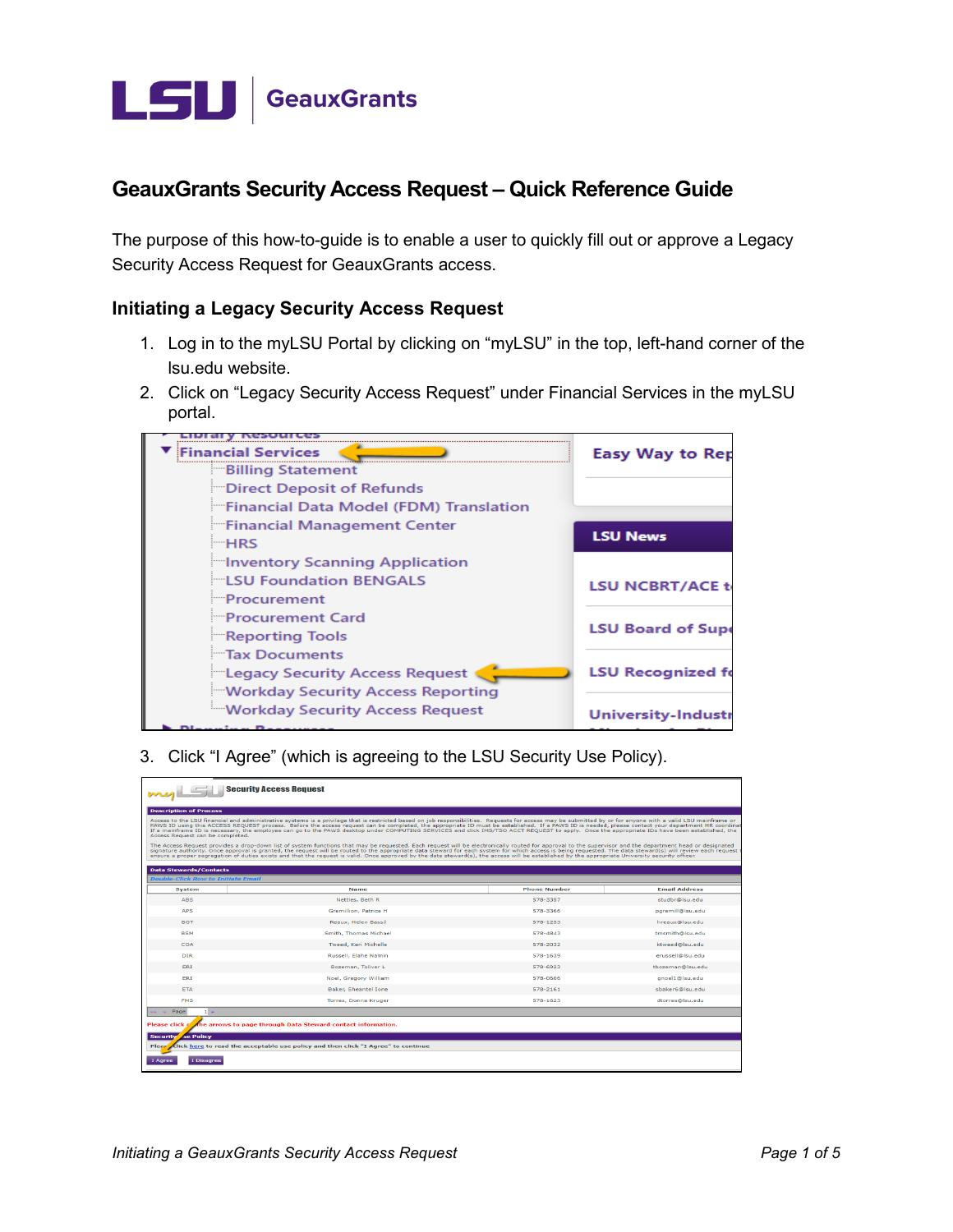4. Fill in all the fields in the Recipient Information section of the Request tab.

| Data Steward Contacts<br>Request<br>Comments                                            |               |             |                                    |
|-----------------------------------------------------------------------------------------|---------------|-------------|------------------------------------|
| <b>Security Access Request</b><br>myLSI                                                 |               |             | Requestor: Billiot, Gina Larpenter |
| <b>Recipient Information</b>                                                            |               |             |                                    |
|                                                                                         |               |             |                                    |
| Are you requesting access on behalf of another individual? $\bigcirc$ Yes $\bigcirc$ No |               |             |                                    |
| <b>PAWS ID:</b>                                                                         | Mainframe ID: | Supervisor: |                                    |
| mikethetigen                                                                            |               |             |                                    |
|                                                                                         |               |             |                                    |

5. Under Add Security Items, select GeauxGrants A&M under System dropdown box.

| <b>Add Security Items</b> |  |
|---------------------------|--|
| 국 Add Selected Access     |  |
| System                    |  |
| Select an item            |  |
|                           |  |

| <b>Recipient Information</b>           |  |
|----------------------------------------|--|
|                                        |  |
| APS-ACCOUNTS PAYABLE SYSTEM            |  |
| APS-MISCELLANEOUS PAYMENT SYSTEM       |  |
| <b>BSM-BUDGETARY SALARY MANAGEMENT</b> |  |
| <b>FMS-IMAGING SYSTEM</b>              |  |
| GeauxGrants A&M                        |  |
| <b>GLS-GENERAL LEDGER SYSTEM</b>       |  |
| HRS-HUMAN RESOURCES SYSTEM             |  |
| PRO-PROCUREMENT/ PCARD SYSTEM          |  |
| PRP-ASSET MANAGEMENT                   |  |
| <b>SAE-STUDENT AWARD ENTRY</b>         |  |
| SPS-SPONSORED PROGRAM SYSTEM           |  |
|                                        |  |
| SWC-WORKMENS COMPENSATION              |  |
| TIS-TREASURER INFORMATION SYSTEM       |  |
| Select an item                         |  |
|                                        |  |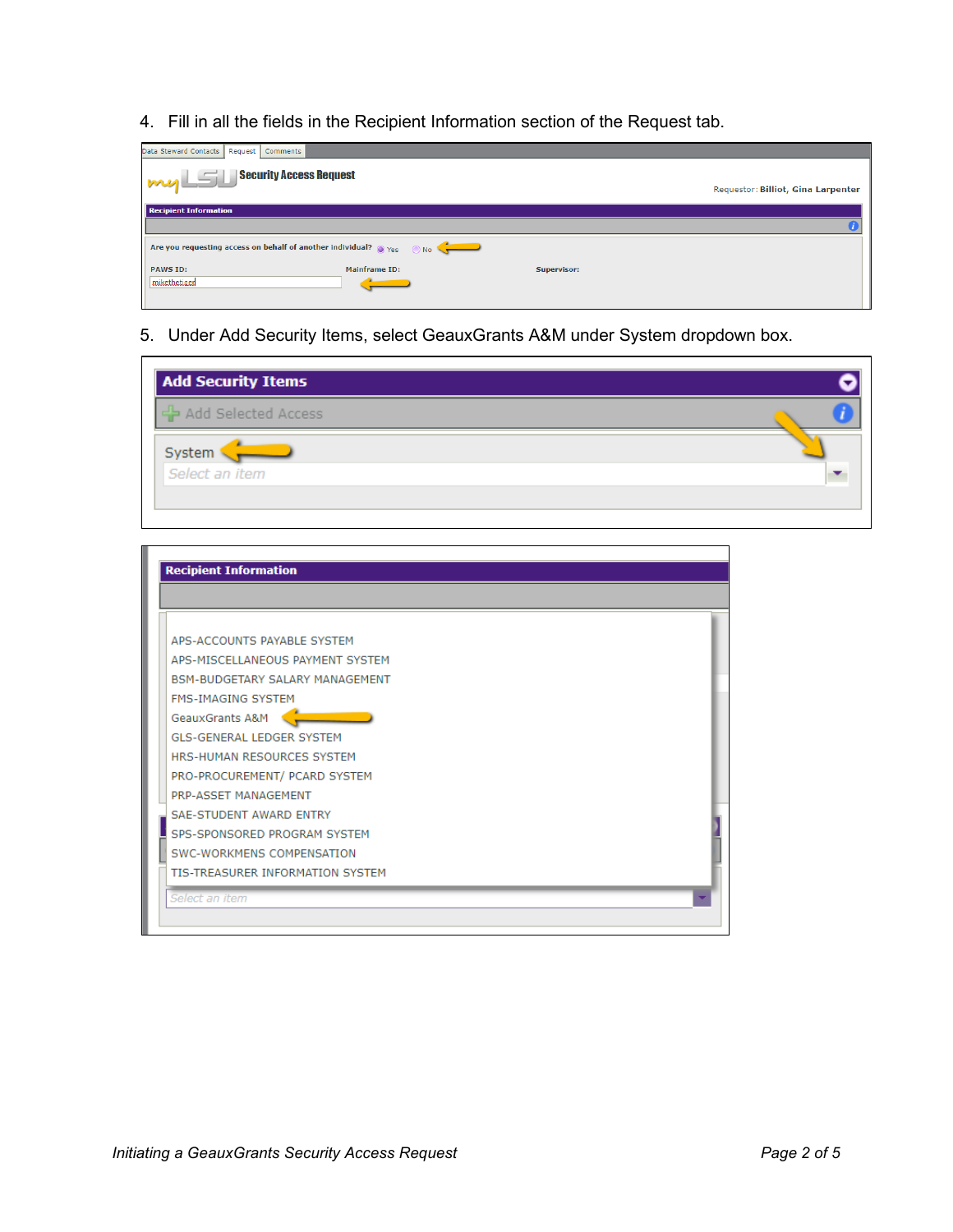access you are requesting. 6. Under Module, select either Proposal or Award Tracking depending on the type of



7. Under Function, click on the ... to select the appropriate function/role.

| <b>Add Security Items</b>  |  |
|----------------------------|--|
| Add Selected Access        |  |
| System                     |  |
| <b>GeauxGrants A&amp;M</b> |  |
| Module                     |  |
| PROPOSAL                   |  |
| Function                   |  |
| Select an item             |  |

Double click on the Function Name to add. The most common Functions are:

- • Department Administrator provides user(s) edit access to records in the specific module. Recommended for unit grant coorindators and/or business managers.
- • Department Administrator III provides user(s) view access to records in the specific module.
- • Department Head provides users access to approve proposal submissions for assigned organization(s0 and view access to records in the specific module. A unit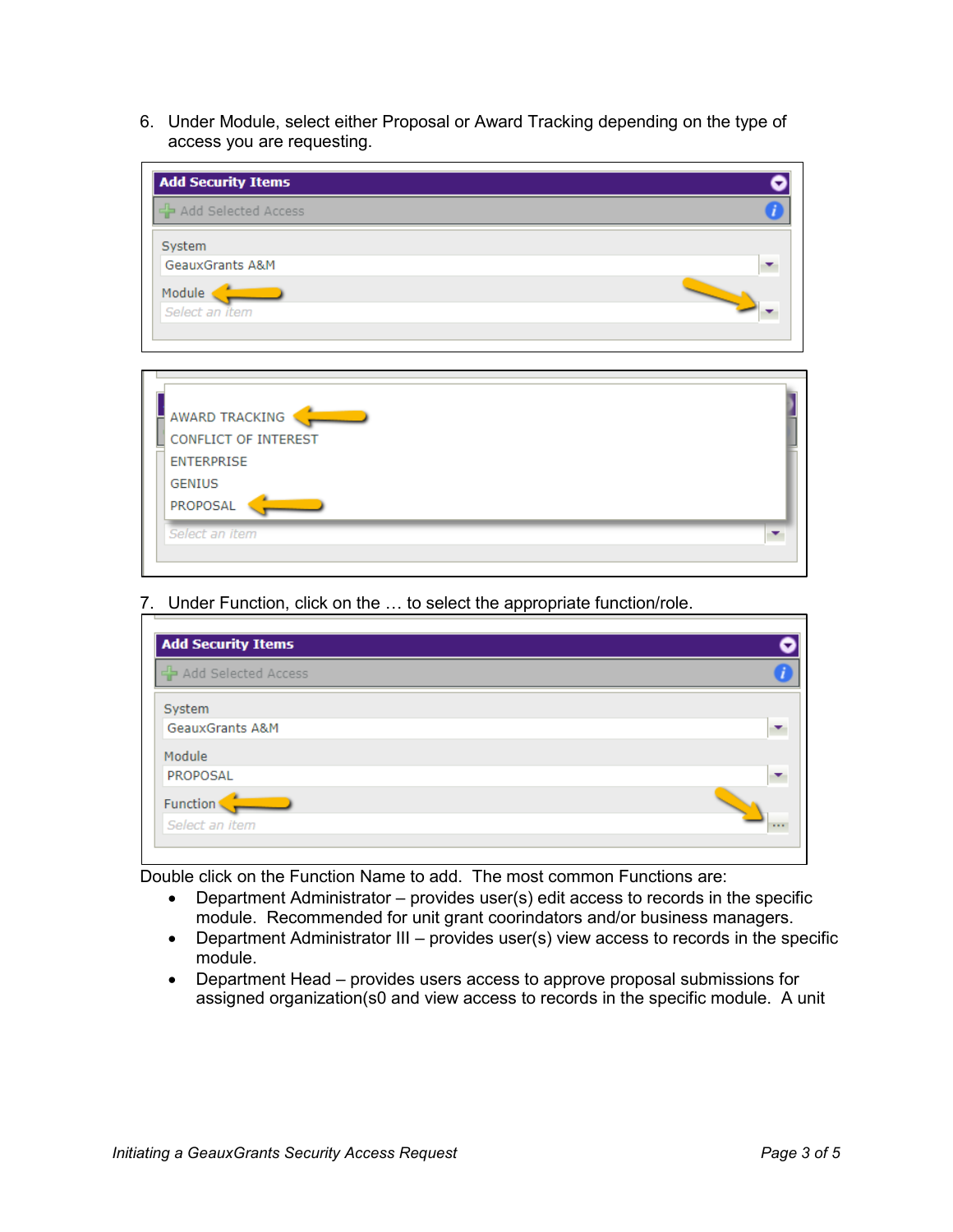can only have one individual with the department head role, but delegates can be set up to approve on his/her behalf.

| <b>GetAvailableFunctions List</b> |                            |   |                                                                                                                                                                                                          | ⊡ x |
|-----------------------------------|----------------------------|---|----------------------------------------------------------------------------------------------------------------------------------------------------------------------------------------------------------|-----|
| Selected Filter: Default          | 1 Quick Search: All fields | ۰ | <b>ST</b>                                                                                                                                                                                                |     |
| <b>Eunction Name</b>              |                            |   | <b>Description</b>                                                                                                                                                                                       |     |
| <b>Access Reports</b>             |                            |   | Provides system administrator user(s) access to the simple reporting tool for the specified module.                                                                                                      |     |
| Administrative/Business Official  |                            |   | User(s) within the Office of Sponsored Programs with this role will be listed as the "Person to contact regarding this<br>application" for S2S proposal submissions. Does not provide access to records. |     |
| <b>Advanced Reporting</b>         |                            |   | Provides system administrator user(s) access to the advanced reporting tool for the specified module.                                                                                                    |     |
| <b>Department Administrator</b>   |                            |   | Provides user(s) edit access to records in the specified module for assigned organization(s). Intended for<br>departmental grant administrators.                                                         |     |
| Department Administrator II       |                            |   | Provides user(s) edit access to records in the specified module for assigned organization(s). Intended for<br>compliance approvals and Sponsored Program Accounting.                                     |     |
| Department Administrator III      |                            |   | Provides user(s) view only access to records in the specified module for assigned organization(s).                                                                                                       |     |
| <b>Department Head</b>            |                            |   | Provides user(s) access to approve proposal submissions for assigned organization(s) as well as view access and<br>limited edit access to records in the specified module for assigned organization(s).  |     |
| Exnort Control Administrator      |                            |   | User(s) responsible for approving proposals for Export Controls.                                                                                                                                         |     |
| <b>IACUC Administrator</b>        |                            |   | User(s) responsible for approving proposals for IACUC.                                                                                                                                                   |     |
| <b>IBRDS Administrator</b>        |                            |   | User(s) responsible for approving proposals for IBRDS.                                                                                                                                                   |     |
| <b>IRB Administrator</b>          |                            |   | User(s) responsible for approving proposals for IRB.                                                                                                                                                     |     |
| Module Administrator              |                            |   | Provides system administrator user(s) access to system configuration for the specified module.                                                                                                           |     |
| <b>OSP Operations</b>             |                            |   | User(s) within Office of Sponsored Programs                                                                                                                                                              |     |
| OSP Team Lead                     |                            |   | User(s) within Office of Sponsored Programs                                                                                                                                                              |     |
| <b>Radiation Administrator</b>    |                            |   | User(s) responsible for approving proposals for radiation and CAMD.                                                                                                                                      |     |
| <b>Research Administrator</b>     |                            |   | Provides user(s) access to manage records for the specified module. Intended for Office of Sponsored Programs                                                                                            |     |

8. Under Scope, click on ... to select the appropriate cost center.

| <b>Add Security Items</b>  |                |
|----------------------------|----------------|
| 국 Add Selected Access      |                |
| System                     |                |
| <b>GeauxGrants A&amp;M</b> |                |
| Module                     |                |
| PROPOSAL                   |                |
| Function                   |                |
| Department Administrator   | $\mathbf{r}$ . |
| Scope                      |                |
| Select an item             | $\cdots$       |

Enter either name of unit or Cost Center number (CCXXXX) and click the green arrows. Once correct cost center appears, double click on name to select.